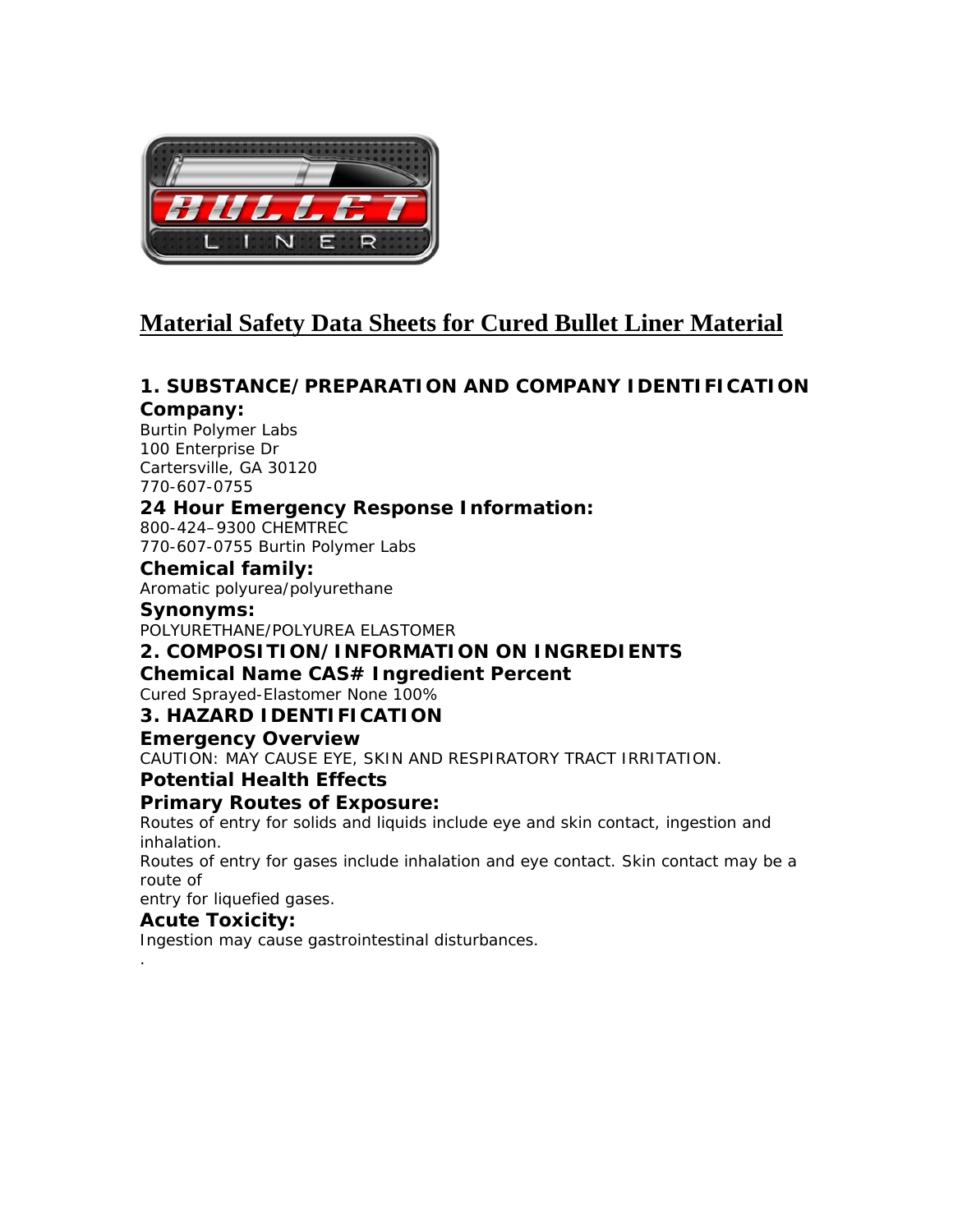

## *Irritation:*

Irritating to respiratory system. Irritating to eyes and skin.

### *Repeated Dose Toxicity:*

Causes irritation, a burning sensation of the mouth, throat and gastrointestinal tract and abdominal pain.

### *Medical Effects Aggravated by Overexposure:*

Data available do not indicate that there are medical conditions that are generally recognized as being aggravated by exposure to this substance/product.

## *4. FIRST-AID MEASURES*

### *General Advice:*

Remove contaminated clothing.

### *If Inhaled:*

After inhalation of decomposition products, remove the affected person to a source of fresh air and keep calm. Provide medical aid.

### *If on Skin:*

Wash affected areas thoroughly with soap and water. If irritation develops, seek medical attention.

### *If in Eyes:*

In case of contact with the eyes, rinse immediately for at least 15 minutes with plenty of water. Immediate medical attention required.

### *If Swallowed:*

Rinse mouth and drink plenty of water. Do not induce vomiting. Never induce vomiting or give anything by mouth if the victim is unconscious or having convulsions. Immediate medical attention required.

### *5. FIRE-FIGHTING MEASURES*

### **Suitable Extinguishing Measures:**

Water, dry extinguishing media, carbon monoxide, foam

### *Hazards during Fire-Fighting:*

If product is heated above decomposition temperature, toxic vapors will be released.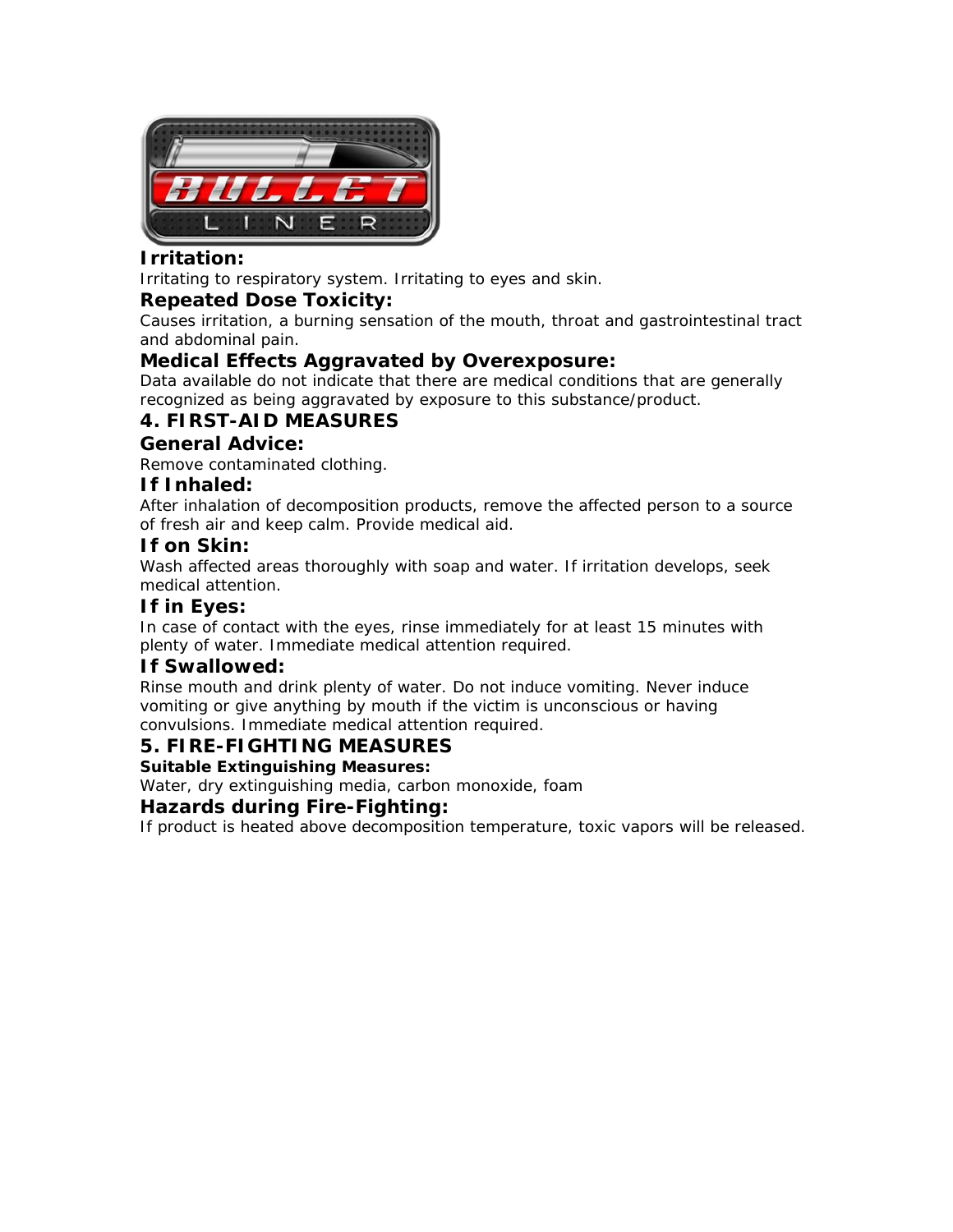

## *Protective Equipment for Fire-Fighting:*

Fire-fighters should be equipped with self-contained breathing apparatus and turnout gear.

# *6. ACCIDENTAL RELEASE MEASURES*

## *Cleanup:*

Place into a suitable container for disposal. See MSDS section 13 – Disposal Consideration.

# *7. HANDLING AND STORAGE*

# *Handling*

## *Protection against Fire and Explosion:*

No explosion proofing necessary.

## *Storage*

## *General Advice:*

Avoid disposition of dust. No special precautions necessary.

### *Storage Stability:*

No data available.

# *8. EXPOSURE CONTROLS AND PERSONAL PROTECTION*

## *Advice on System Design:*

Provide local exhaust ventilation to control dust.

## *Personal Protective Equipment*

## *Respiratory Protection:*

Wear a NIOSH-certified (or equivalent) organic vapor/particulate respirator as needed.

### *Hand Protection:*

Wear gloves.

### *Eye Protection:*

Wear face shield or tightly fitting safety goggles (chemical goggles) if splashing hazard exists.

### *General Safety and Hygiene Measures:*

Handle in accordance with good industrial hygiene and safety practice. Wash soiled clothing immediately.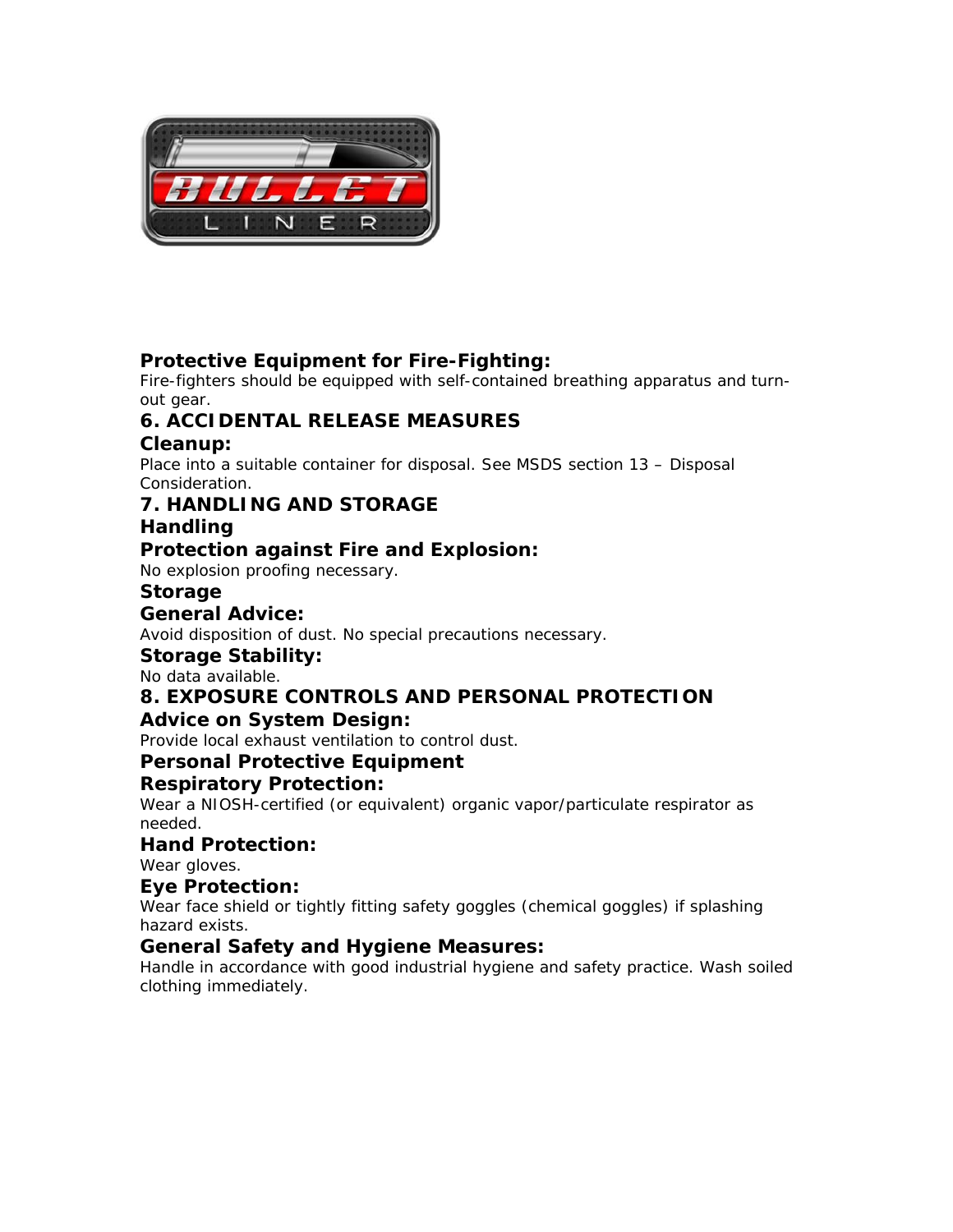

# *9. PHYSICAL AND CHEMICAL PROPERTIES*

Form: Solid. Odor: Unspecified. Color: No data available. Miscibility with water: Not Soluble.

## *10. STABILITY AND REACTIVITY*

### *Conditions to Avoid:*

>300 degrees Fahrenheit. Avoid extreme heat. Avoid all sources of ignition: heat, sparks, open flame.

### *Hazardous Reactions:*

The product is chemically stable.

### *Decomposition Products:*

Hazardous decomposition products: carbon monoxide, carbon dioxide, hydrogen cyanide,

ether, esters, ketones.

### *Thermal Decomposition:*

No data available.

### *Corrosion to Metal:*

No corrosive effect on metal.

*11. TOXICOLOGICAL INFORMATION* 

### *12. ECOLOGICAL INFORMATION*

## *13. DISPOSAL CONSIDERATIONS*

### *Waste Disposal of Substance:*

Dispose of in a licensed facility.

### *Container Disposal:*

Incinerate or dispose of in a licensed facility.

## *14. TRANSPORT INFORMATION*

### *Land Transport:*

*USDOT Not classified as a dangerous good under transportation regulations.* 

### *Sea Transport:*

*IMDG Not classified as a dangerous good under transportation regulations.* 

### *Air Transport:*

*IATA/ICAO Not classified as a dangerous good under transportation regulations.*